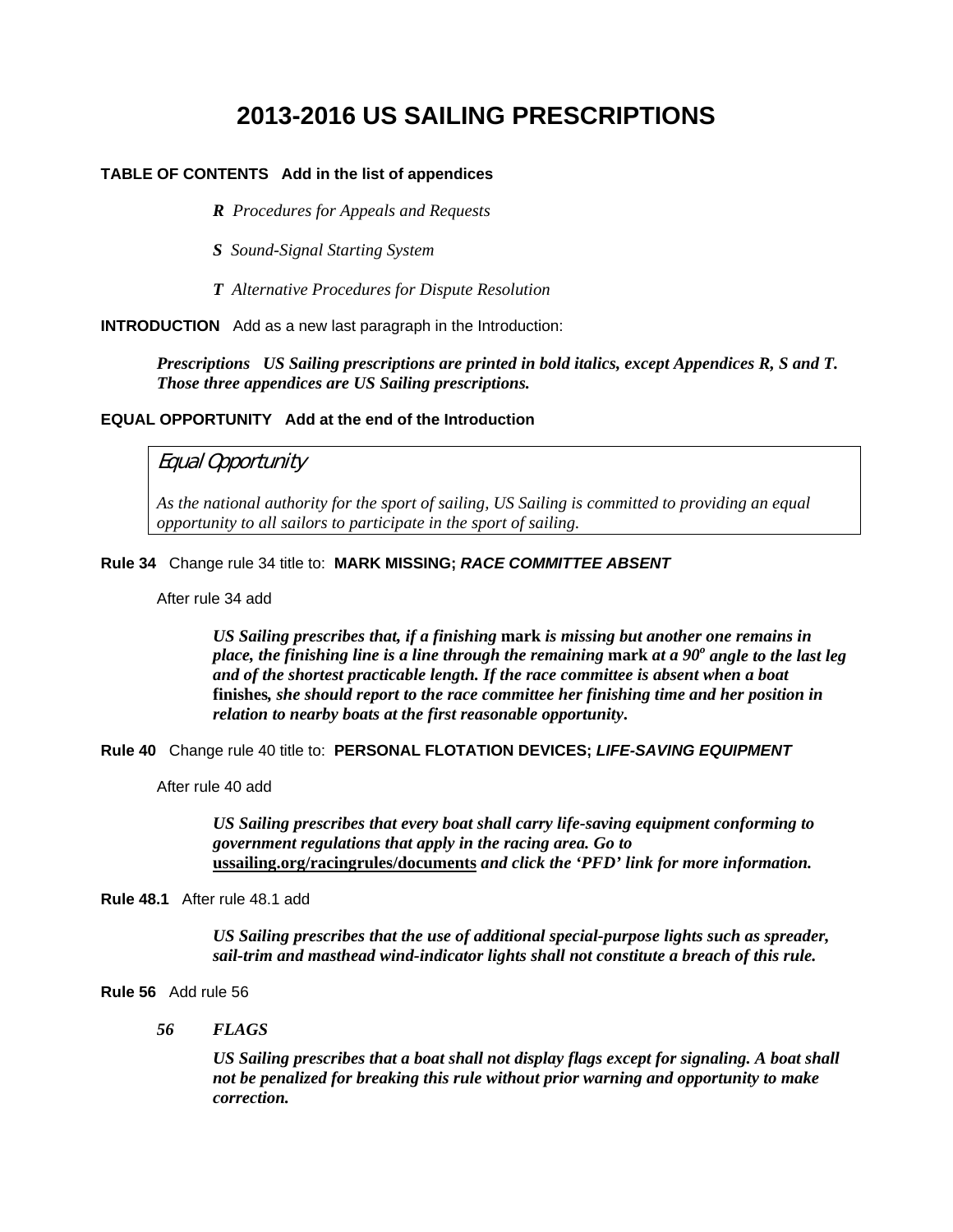*US Sailing prescribes that when redress has been requested or is to be considered, any boat may participate in the hearing provided she makes a written request before the hearing begins. When she does so, the protest committee shall act under rule 60.3(b) to consider redress for her at that hearing.* 

**Rule 61.4** Add rule 61.4

*61.4 Fees for Protests and Requests for Redress* 

*US Sailing prescribes that no fees shall be charged for* **protests** *or requests for redress.* 

**Rule 63.2** After rule 63.2 add

*US Sailing prescribes that when redress has been requested or is to be considered, the protest committee shall make a reasonable attempt to notify all boats of the time and place of the hearing and the nature of the request or the grounds for considering redress. Before holding the hearing, the committee shall allow reasonable time for boats to make written requests to participate.* 

**Rule 63.4** After rule 63.4 add

*US Sailing prescribes that when practicable:* 

- *(a) no person who brings an incident to the attention of the protest committee or who will give evidence regarding an incident shall be a member of the protest committee for a hearing involving that incident; and*
- *(b) a request for redress based on a protest committee decision shall be heard by a committee that contains no members of the committee that made the original decision.*

**Rule 64.3(b)** After rule 64.3(b) add

*US Sailing prescribes that the authority responsible for interpreting the rules of a handicap or rating system is the organization that issued the handicap or the rating certificate involved.* 

**Rule 67** After rule 67 add

*US Sailing prescribes that:*

- *(a) A boat that retires from a race or accepts a penalty does not, by that action alone, admit liability for damages.*
- *(b) A protest committee shall find facts and make decisions only in compliance with the* **rules***. No protest committee or US Sailing appeal authority shall adjudicate any claim for damages. Such a claim is subject to the jurisdiction of the courts.*
- *(c) A basic purpose of the* **rules** *is to prevent contact between boats. By participating in an event governed by the* **rules***, a boat agrees that responsibility for damages arising from any breach of the* **rules** *shall be based on fault as determined by application of the* **rules***, and that she shall not be governed by the legal doctrine of 'assumption of risk' for monetary damages resulting from contact with other boats.*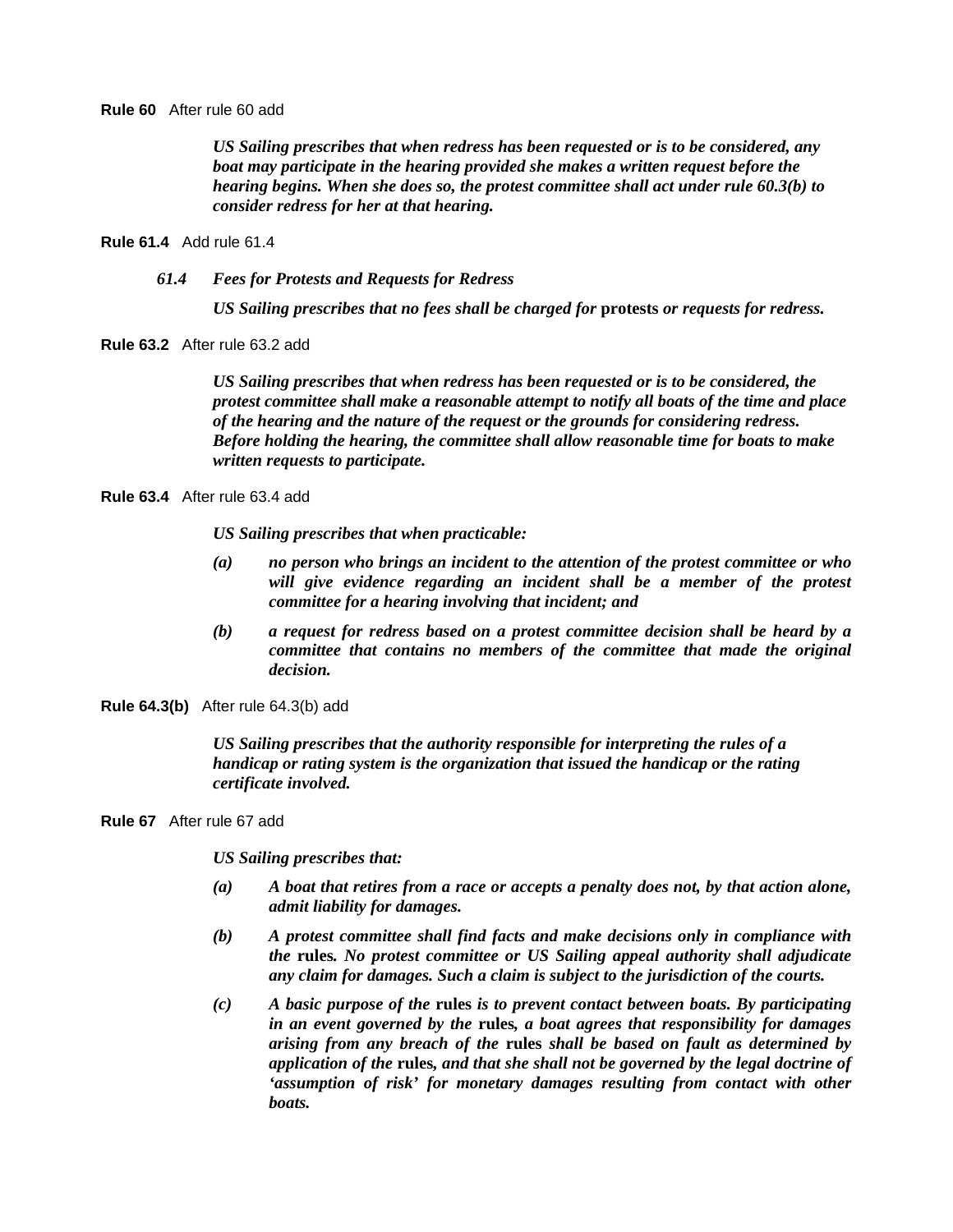**Rule 70.5(a)** After rule 70.5(a) add

*US Sailing prescribes that its approval is required. Go to*  **ussailing.org/racingrules/documents** *and click the 'No Appeal' link for more information or to obtain approval.* 

#### **Rule 76.1** After rule 76.1 add

*US Sailing prescribes that an organizing authority or race committee shall not reject or cancel the entry of a boat or exclude a competitor eligible under the notice of race and sailing instructions for an arbitrary or capricious reason or for reason of race, color, religion, national origin, gender, sexual orientation, or age.* 

#### **Rule 82** Add rule 82

#### *82 INDEMNIFICATION OR HOLD HARMLESS AGREEMENTS*

*US Sailing prescribes that the organizing authority shall not require a competitor to assume any liabilities of the organizing authority, race committee, protest committee, host club, sponsors, or any other organization or official involved with the event. (This is commonly referred to as an 'indemnification' or 'hold harmless' agreement.) Go to*  **ussailing.org/racingrules/documents** *and click the 'Indemnification' link for more information.* 

**Rule 86.3** After rule 86.3 add

*US Sailing prescribes that proposed rules may be tested, but only in local races. However, proposed rules may also be tested at other events if, for each event, the organizing authority first obtains written permission from US Sailing and the proposed rules are included in the notice of race and sailing instructions.* 

#### **Rule 88.2** After rule 88.2 add

*US Sailing prescribes that sailing instructions shall not change or delete rule 61.4, Appendix R, or its prescriptions to rules 40, 67 or 76.1. However, for an international event the prescription to rule 40 may be deleted.*

**Appendix A** At the end add the following note:

*US Sailing Note on Scoring a Long Series: The scoring systems in Appendix A may be inappropriate for a long series, such as a club's season championship held over several weeks or months, in which some boats do not compete in all of the races and in which more boats compete in some races than in others. Go to* ussailing.org/racingrules/documents *and click the 'Scoring a Long Series' link for an explanation of the scoring problems that occur in such series, alternative scoring systems, and language for sailing instructions to implement them.*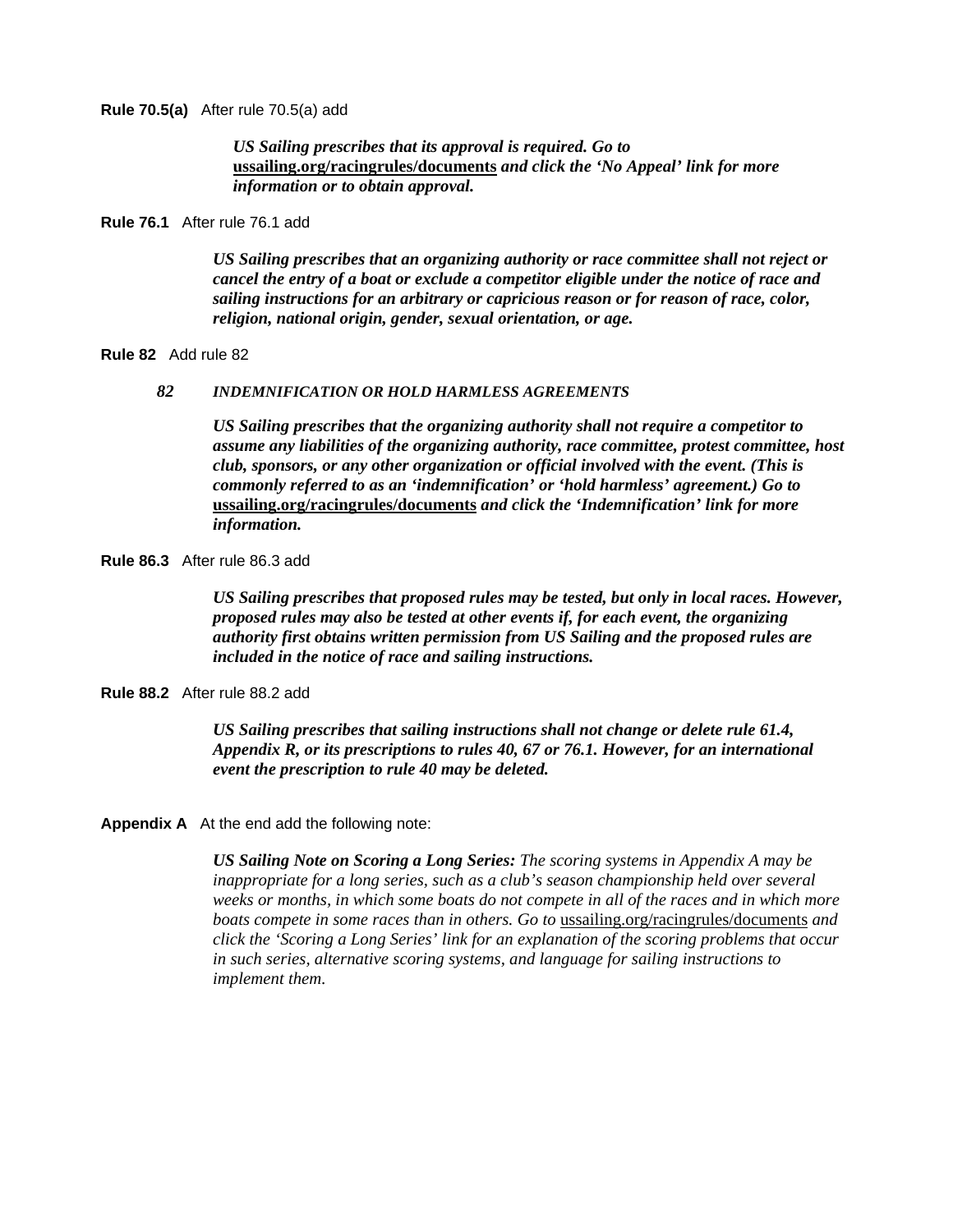#### **Appendix G** After rule G2 add

*US Sailing prescribes that unless otherwise stated in her class rules, the sails of a boat that is not in an ISAF Class or Recognized Class shall comply with rule G1. However, offshore racing boats not in a class that is subject to rule G1 shall carry numbers allotted by US Sailing on mainsails, spinnakers and each overlapping headsail having a luffperpendicular measurement exceeding 130% of the base of the foretriangle. This rule applies only to a boat whose owner's national authority is US Sailing. Go to*  **ussailing.org/racingrules/documents** *and click the 'Sail Numbers' link for the full text of the Sail Numbering System for offshore racing boats in the United States and for an application for a sail number.* 

**Appendix L** At the end of the preamble to Appendix L add

*US Sailing Note: US Sailing has produced a guide to simplified sailing instructions suitable for events such as club or local regattas. Go to* ussailing.org/racingrules/documents *and click the 'Simple SIs' link to read and download this guide.*

**Appendix L** Add Instruction 5.6

| This is a US Sailing | 5.6 | Flag A displayed, with no sound, while boats are |  |  |  |
|----------------------|-----|--------------------------------------------------|--|--|--|
| <i>prescription.</i> |     | finishing means 'No more racing today.'          |  |  |  |

**Appendix L** Add Instruction 16.10

| This is a US Sailing | 16.10 | If the race committee posts a list of boats scored OCS,   |
|----------------------|-------|-----------------------------------------------------------|
| <i>prescription.</i> |       | <b>ZFP</b> or BFD on the official notice board before the |
|                      |       | protest time limit, a request for redress based on such a |
|                      |       | posted score shall be made no later than one hour after   |
|                      |       | the protest time limit. This changes rule 62.2.           |

**Appendix R, Procedures for Appeals and Requests** Replace ISAF Appendix R with **Appendix R** [see Appendix R below]

**Appendix S** After Appendix R add **Appendix S** [see Appendix S below].

**Appendix T** After Appendix S add **Appendix T** [see Appendix T below].

- **Protest Form** Replace the ISAF Protest Form with the US Sailing Protest Form.
- **INDEX** At end of introductory paragraph add

*US Sailing prescriptions are not included in the Index.*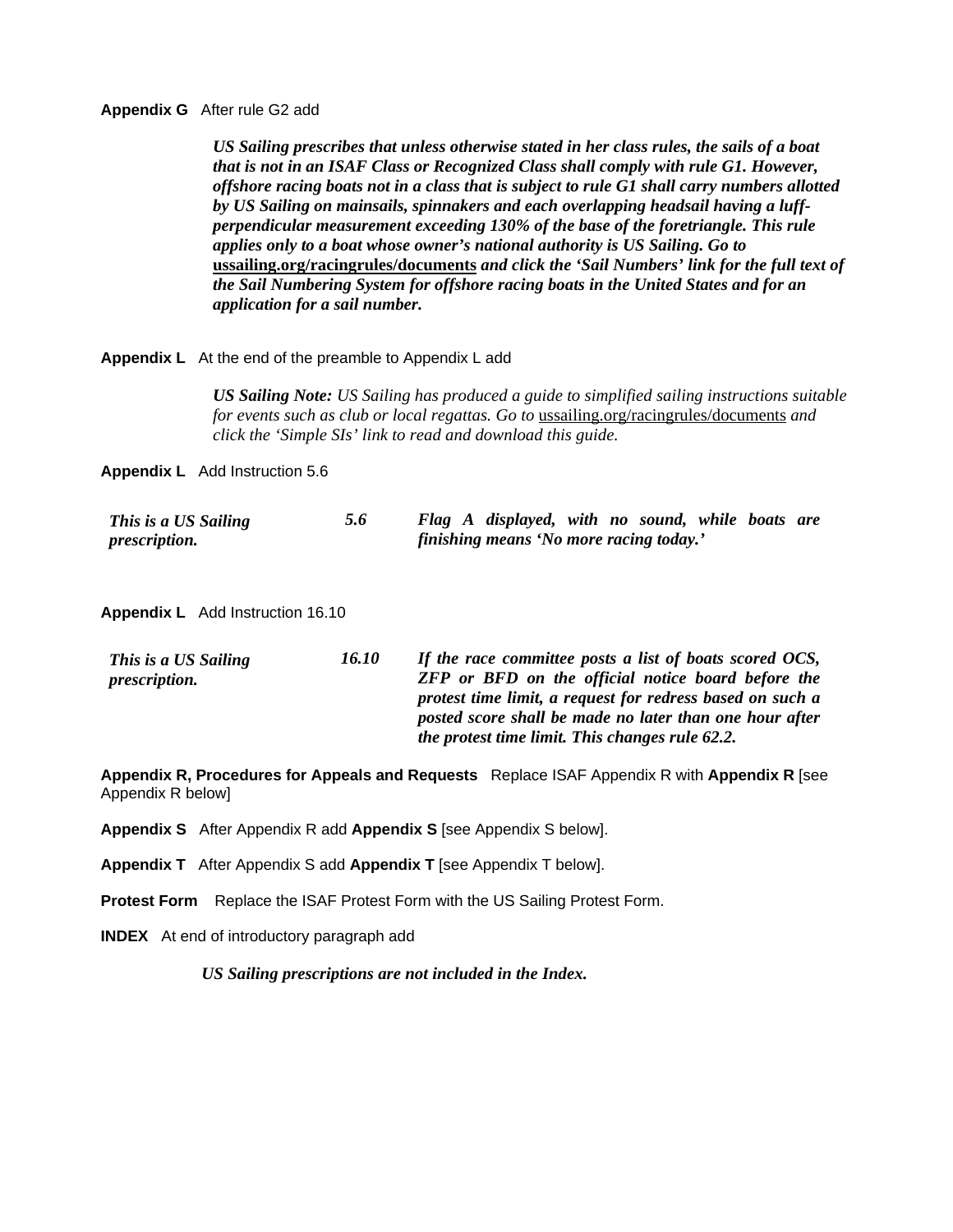#### *This appendix is a US Sailing prescription.*

*See rules 70 and 71. This appendix replaces Appendix R as adopted by the International Sailing Federation for the purpose of creating a two-level appeals system*. *The US Sailing Appeals Committee acts as the national authority under rule 71. An association appeals committee may act as permitted by rule 71.2 and shall act as required by rule 71.3, subject to further appeal as provided in rule R7.1(a).* 

*Frequently Asked Questions (FAQ) on the appeals system and their answers, including advice on how to prepare an appeal, can be found on the US Sailing website. Go to*  ussailing.org/racingrules/documents *and click the 'Appeals FAQ' link.* 

### **R1 WHERE TO SEND AN APPEAL OR REQUEST**

- **R1.1** All appeals and requests shall be sent to the Race Administration Director at US Sailing, at either P.O. Box 1260 or 15 Maritime Drive, Portsmouth, RI 02871, or by e-mail to RaceAdmin@ussailing.org.
- **R1.2** Except as provided in rule R1.4, the director will forward an appeal of a decision of a protest committee or a request by a protest committee for confirmation or correction of its decision to the association appeals committee for the place in which the event was held. However, such an appeal or request arising from an event conducted under the procedural rules of the Intercollegiate Sailing Association or the Interscholastic Sailing Association will be forwarded to the association appeals committee for the ICSA and ISSA.
- **R1.3** The director will forward an appeal of a decision of an association appeals committee, a request by an association appeals committee for confirmation or correction of its decision, and a request for an interpretation of *rules* to the US Sailing Appeals Committee.
- **R1.4** The director will forward an appeal of a decision of a protest committee acting under rule 69.1, an appeal of a decision of a protest committee of a US Sailing national championship, and a request by such a committee for confirmation or correction of its decision to the US Sailing Appeals Committee.

### **R2 TO APPEAL OR MAKE A REQUEST**

- **R2.1** To appeal,
	- (a) no later than 15 days after receiving the written decision being appealed or a protest committee's decision not to reopen a hearing, the appellant shall send an appeal and a copy of the decision to US Sailing. The appeal shall state why the appellant believes the committee's decision or its procedures were incorrect;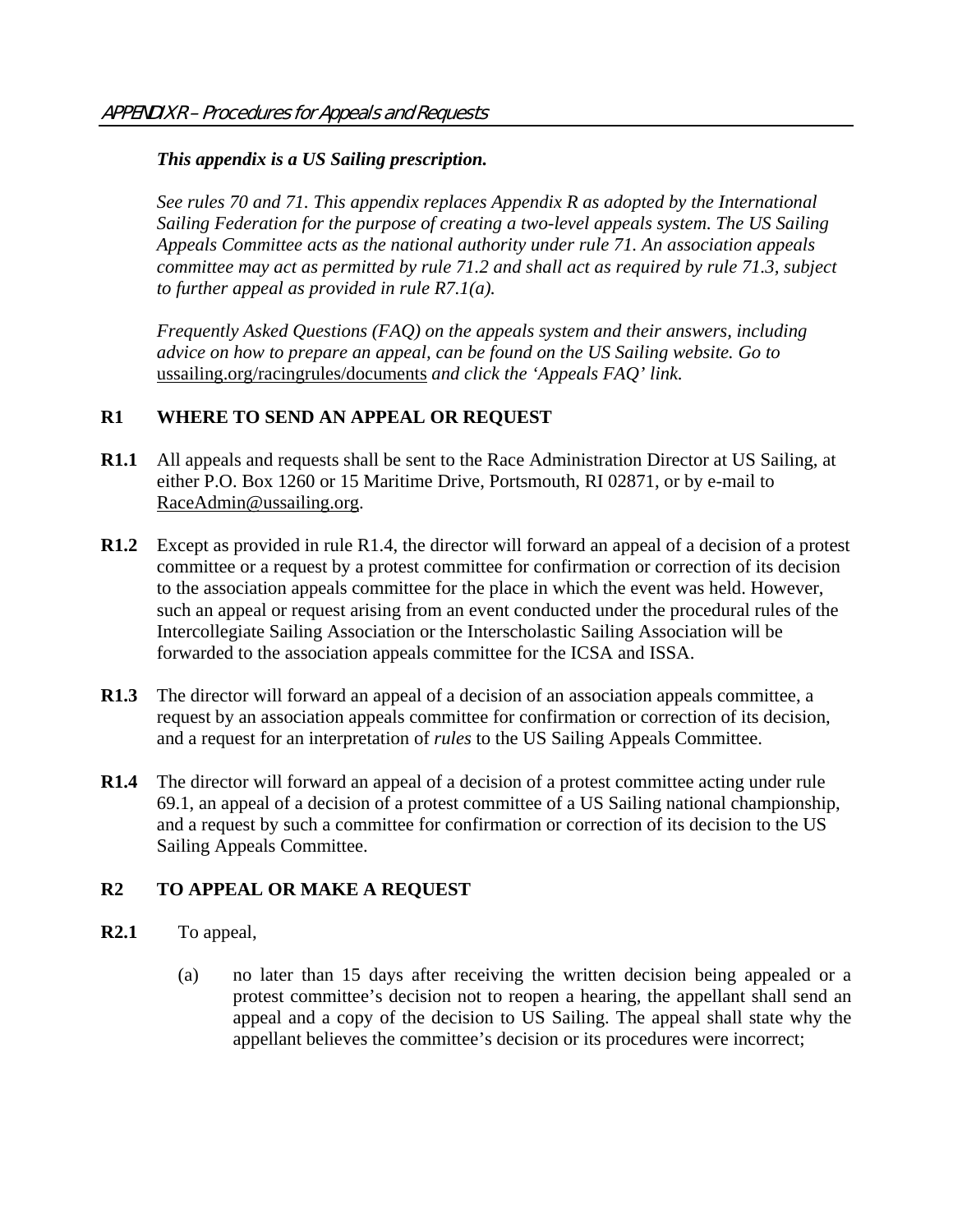- (b) when the hearing required by rule 63.1 has not been held within 30 days after a *protest* or request for redress was delivered, the appellant shall, within a further 15 days, send an appeal with a copy of the *protest* or request and any relevant correspondence. The appeals committee to which the appeal is forwarded shall extend the time if there is good reason to do so; or
- (c) when the protest committee fails to comply with rule 65, the appellant shall, within a reasonable time after the hearing, send an appeal with a copy of the *protest* or request and any relevant correspondence.

If a copy of the *protest* or request is not available, the appellant shall instead send a statement of its substance.

- **R2.2** The appellant shall also send, with the appeal or as soon as possible thereafter, all of the following documents and information available:
	- (a) the written *protest*(*s*) or request(s) for redress;
	- (b) if the appeal is from a decision of an association appeals committee, the written decision of the protest committee and the appeal to the association appeals committee;
	- (c) a diagram, prepared or endorsed by the protest committee, that shows
		- (1) the positions of all boats involved at relevant times, and their tracks;
		- (2) the course to the next *mark* and its required side;
		- (3) the speed and direction of the wind;
		- (4) any relevant *mark*, *obstruction* or *zone*; and
		- (5) if relevant, the depth of the water and the speed and direction of any current;
	- (d) the notice of race, sailing instructions, any other documents governing the event, and any changes to them;
	- (e) the names, mailing addresses and e-mail addresses of the *parties* to the hearing, the chairman of the protest committee and, if relevant, the chairman of the association appeals committee; and
	- (f) any other relevant documents.
- **R2.3** To request confirmation or correction of its decision, a protest committee or association appeals committee shall send to US Sailing a copy of its decision and all relevant documents and comments (see rule R2.2).
- **R2.4** To request an interpretation of the *rules*, a club or other organization affiliated to US Sailing shall send its request to US Sailing. The request shall include assumed facts and be endorsed by an officer of the club or organization. A US Sailing committee is considered to be an organization affiliated to US Sailing.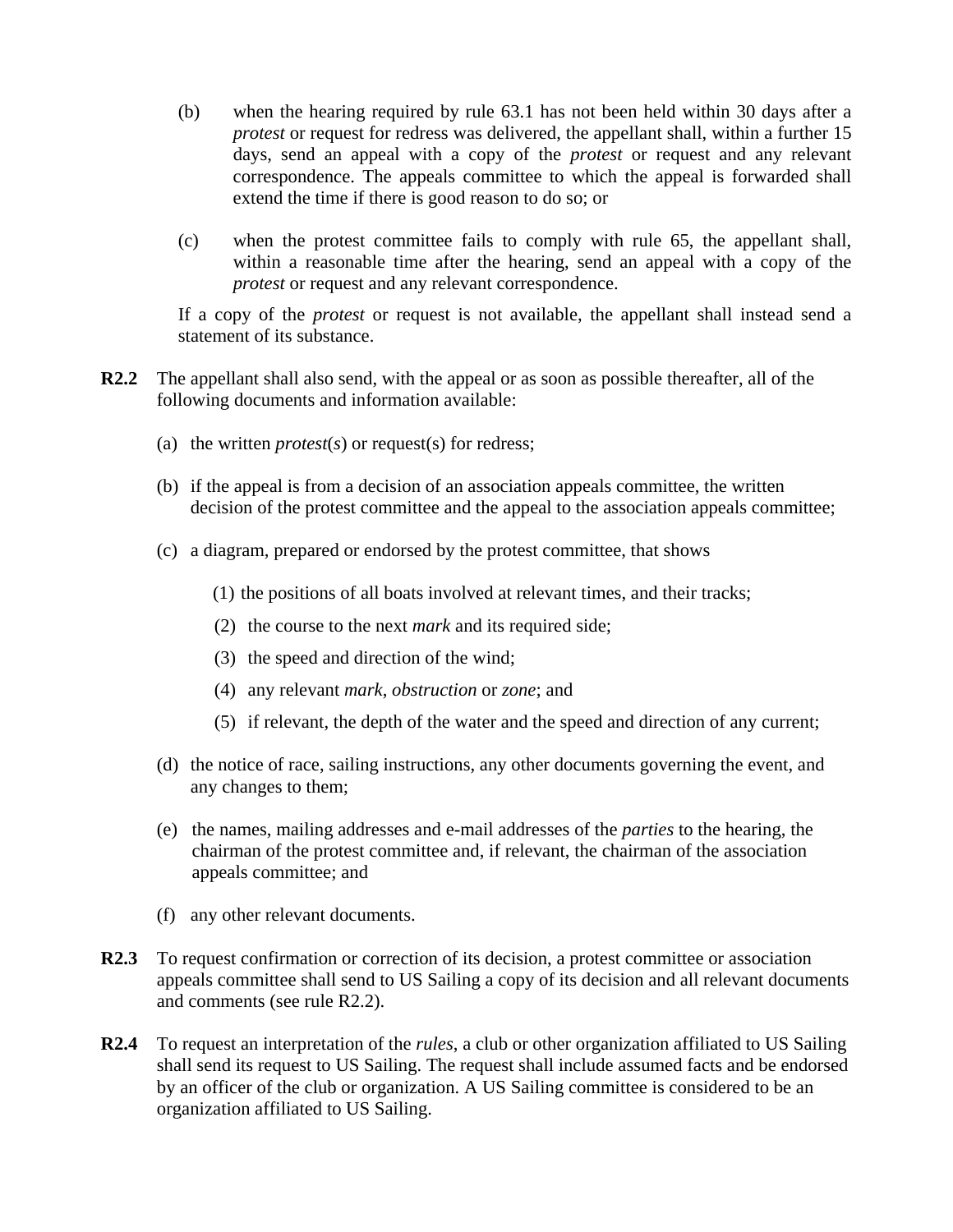## **R3 FEES**

- **R3.1** If the appeal or request is being made to an association appeals committee (see rule R1.2), US Sailing charges no fee for forwarding that appeal or request. However, an association appeals committee may charge a fee, in which case the association appeals committee will send a notice to the appellant (or, for a request, to the protest committee) stating the fee, to whom the fee is payable, and the address to which the fee must be sent.
- **R3.2** If the appeal is being made to the US Sailing Appeals Committee (see rules R1.3 and R1.4) by a member of US Sailing or another national authority, US Sailing charges a fee of \$25. The fee is \$75 for all others.
- **R3.3** A fee of \$25 is charged for a request for an interpretation of the rules, but there is no fee for such a request from a US Sailing committee. There is no fee for a request from an association appeals committee for confirmation or correction of its decision.
- **R3.4** If a fee is required for an appeal or request, it must be received before the appeal or request will be considered. For appeals and requests made to the US Sailing Appeals Committee, the fee can be paid by check to "US Sailing" or electronically as described in the Appeals FAQ.

## **R4 NOTIFICATION OF THE COMMITTEE WHOSE DECISION IS BEING APPEALED**

Upon receipt of an appeal, the appeals committee shall send a copy of the appeal to the committee whose decision is being appealed, asking it for any documents required by rule R2.2 not supplied by the appellant.

### **R5 COMMITTEE RESPONSIBILITIES**

#### **R5.1 Protest Committee**

A protest committee whose decision is being appealed shall supply the documents requested under rule R4 and any facts or other information requested under rule R5.4. If directed to do so by the appeals committee, it shall conduct a hearing, or reopen the hearing, of the *protest* or request for redress, or conduct a hearing to consider redress.

### **R5.2 Association Appeals Committee**

- (a) The association appeals committee shall send to all *parties* to the hearing, and to the committee whose decision is being appealed or reviewed, copies of all relevant documents, comments and clarifications it has received, except those supplied by that *party* or committee.
- (b) The association appeals committee shall send its decision in writing to all *parties* to the hearing and the protest committee.
- (c) An association appeals committee shall consider an appeal it has refused to decide if directed to do so by the US Sailing Appeals Committee.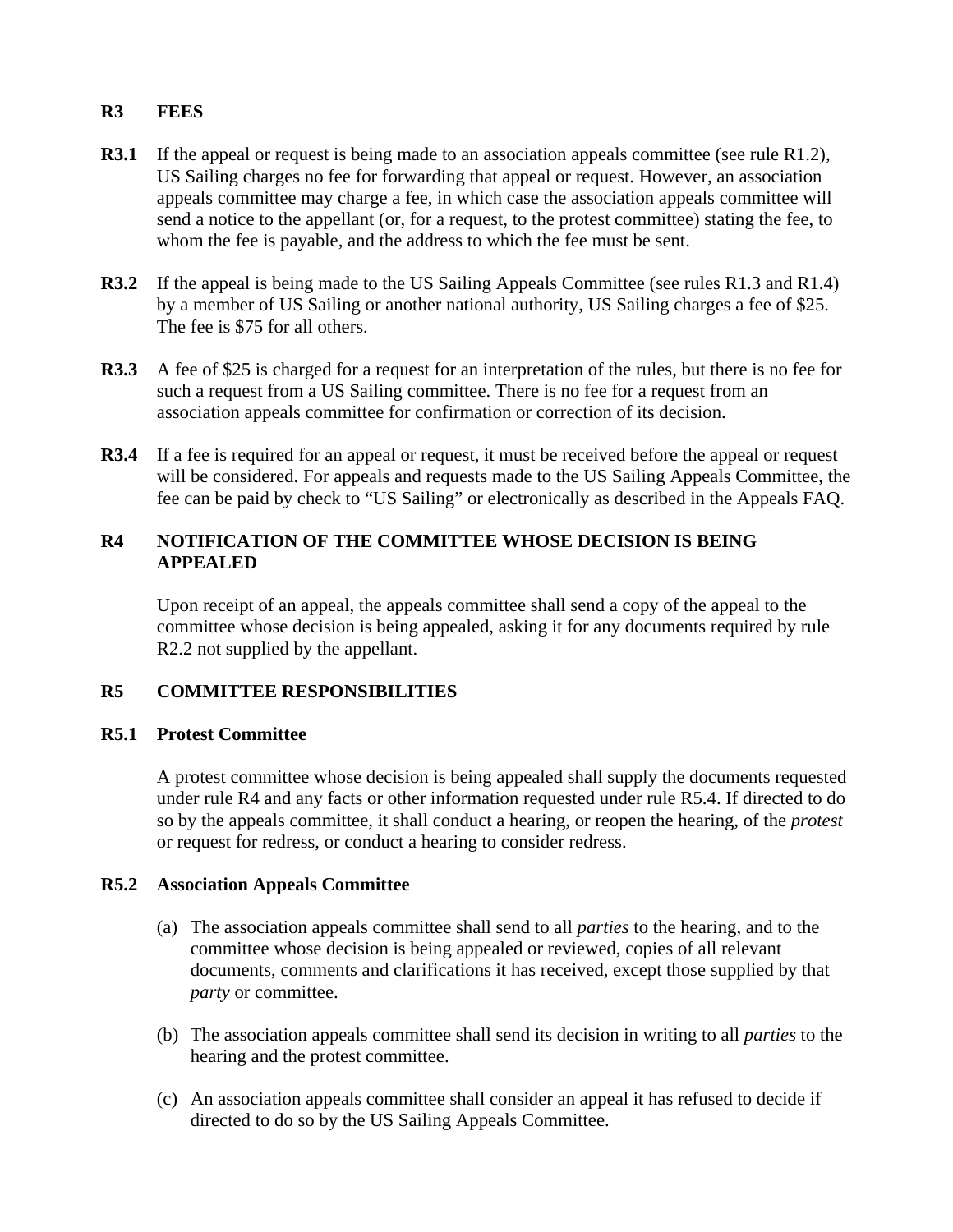#### **R5.3 US Sailing Appeals Committee**

The US Sailing Appeals Committee shall send to all *parties* to the hearing, to the protest committee and to the association appeals committee whose decision is being appealed or reviewed, copies of all relevant documents, comments and clarifications it has received, except those supplied by that *party* or committee.

#### **R5.4 Inadequate Facts; Reopening**

An appeals committee shall accept the protest committee's finding of facts except when it decides they are inadequate. In that case it shall require the protest committee to provide additional facts or other information, or to reopen the hearing and report any new finding of facts, and the protest committee shall promptly do so.

#### **R6 COMMENTS**

The *parties* to the hearing, the protest committee and, if relevant, the association appeals committee may make comments on the appeal or request, on any of the documents listed in rule R2.2, and on any clarifications received under rule R7.2(d). Comments shall be sent in writing to the appeals committee no later than 15 days after the *party* or committee receives the document. The appeals committee need not consider comments sent after that time or comments on comments.

### **R7 PROVISIONS IN ADDITION TO THOSE OF RULES 70 AND 71**

#### **R7.1 Right to Appeal or Request Confirmation or Correction**

- (a) A *party* to a hearing may appeal an association appeals committee's decision.
- (b) An association appeals committee may request confirmation or correction of its decision (see rule R2.3).

#### **R7.2 Other Provisions**

- (a) No member of the association appeals committee shall take part in the discussion or decision on an appeal or a request for confirmation or correction to the US Sailing Appeals Committee.
- (b) An appeals committee may direct a protest committee to conduct a hearing to consider redress for an appellant or other boats.
- (c) The US Sailing Appeals Committee may direct an association appeals committee to consider an appeal it has refused to decide.
- (d) An appeals committee may seek clarifications of rules governing the event from organizations that are not *parties* to the hearing.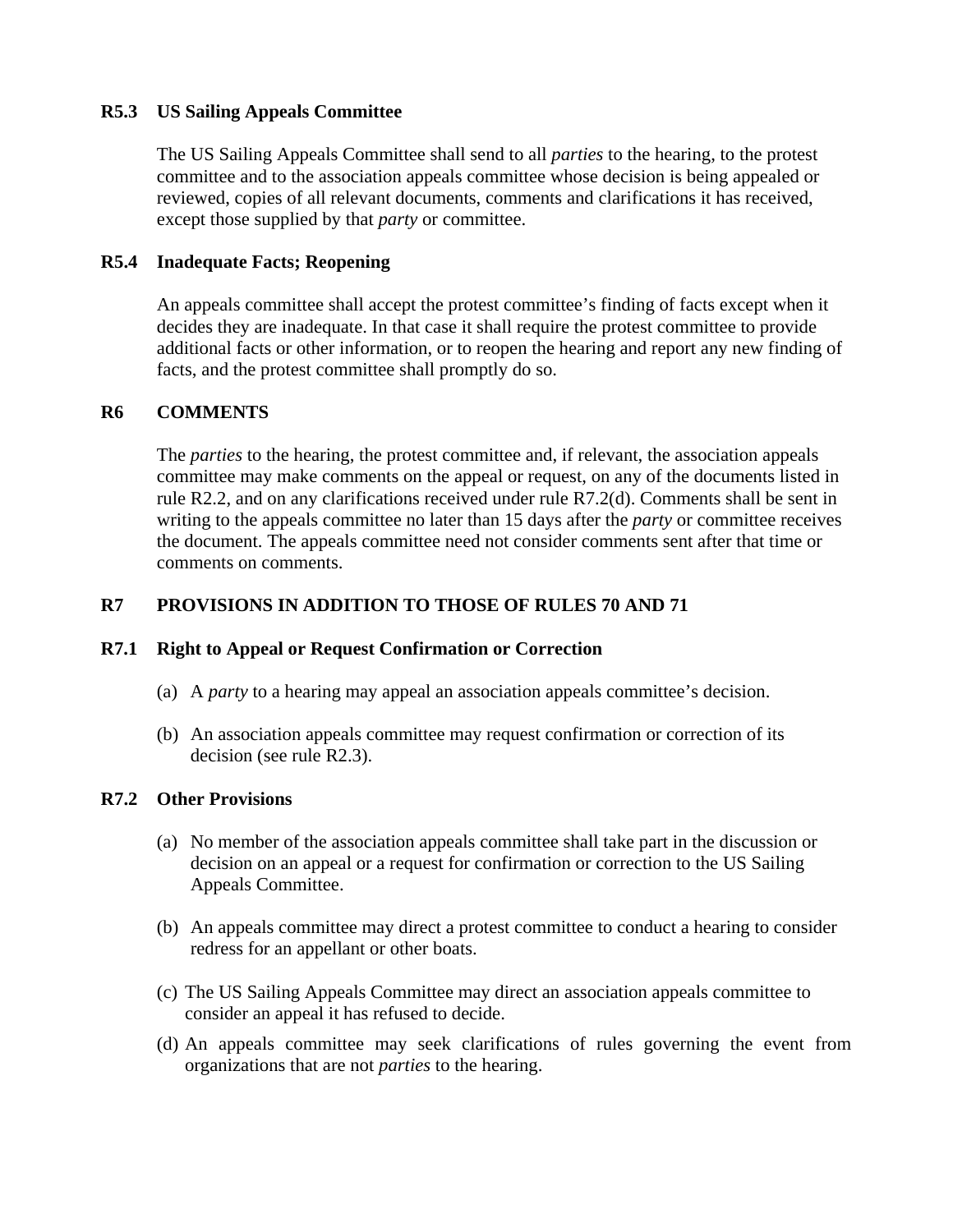## **R8 EXPEDITED APPEALS**

An expedited appeals system, which can only be used at US Sailing Protected Competitions (see US Sailing Regulation 12.03), can be found on the US Sailing website. Go to ussailing.org/racingrules/documents and click the 'Expedited Appeals' link.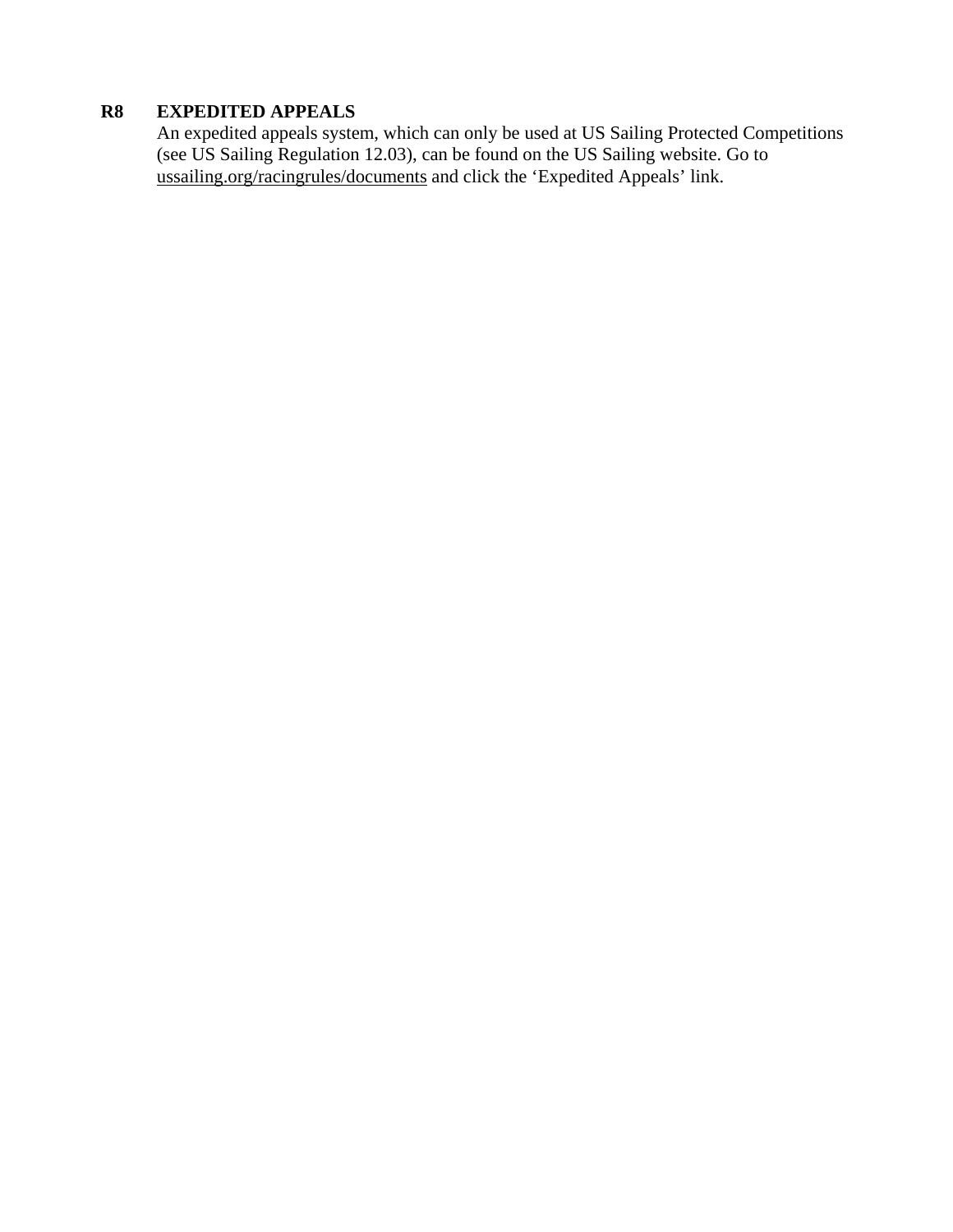# APPENDIX S – SOUND-SIGNAL STARTING SYSTEM

#### *This appendix is a US Sailing prescription.*

*US Sailing prescribes that, when the sailing instructions so indicate, the Sound-Signal Starting System described below shall be used. This system is recommended primarily for small-boat racing and makes it unnecessary for competitors to use stopwatches. Supplemental visual course and recall signals are also recommended when practicable.*

- **S1** Course and postponement signals may be made orally.
- **S2** Audible signals shall govern, even when supplemental visual signals are also used.
- **S3** The starting sequence shall consist of the following sound signals made at the indicated times:

| <b>Signal</b> | Sound            | <u>Time before start</u> |
|---------------|------------------|--------------------------|
| Warning       | 3 long           | 3 minutes                |
| Preparatory   | $2 \text{ long}$ | 2 minutes                |
|               | 1 long, 3 short  | 1 minute, 30 seconds     |
|               | 1 long           | 1 minute                 |
|               | 3 short          | 30 seconds               |
|               | 2 short          | 20 seconds               |
|               | 1 short          | 10 seconds               |
|               | 1 short          | 5 seconds                |
|               | 1 short          | 4 seconds                |
|               | 1 short          | 3 seconds                |
|               | 1 short          | 2 seconds                |
|               | 1 short          | 1 second                 |
| Starting      | 1 long           | 0                        |
|               |                  |                          |

- **S4** Signals shall be timed from their commencement.
- **S5** A series of short signals may be made before the sequence begins in order to attract attention.
- **S6** Individual recalls shall be signalled by the hail of the sail number (or some other clearly distinguishing feature) of each recalled boat. Flag X need not be displayed.
- **S7** Failure of a competitor to hear an adequate course, postponement, starting sequence or recall signal shall not be grounds for redress.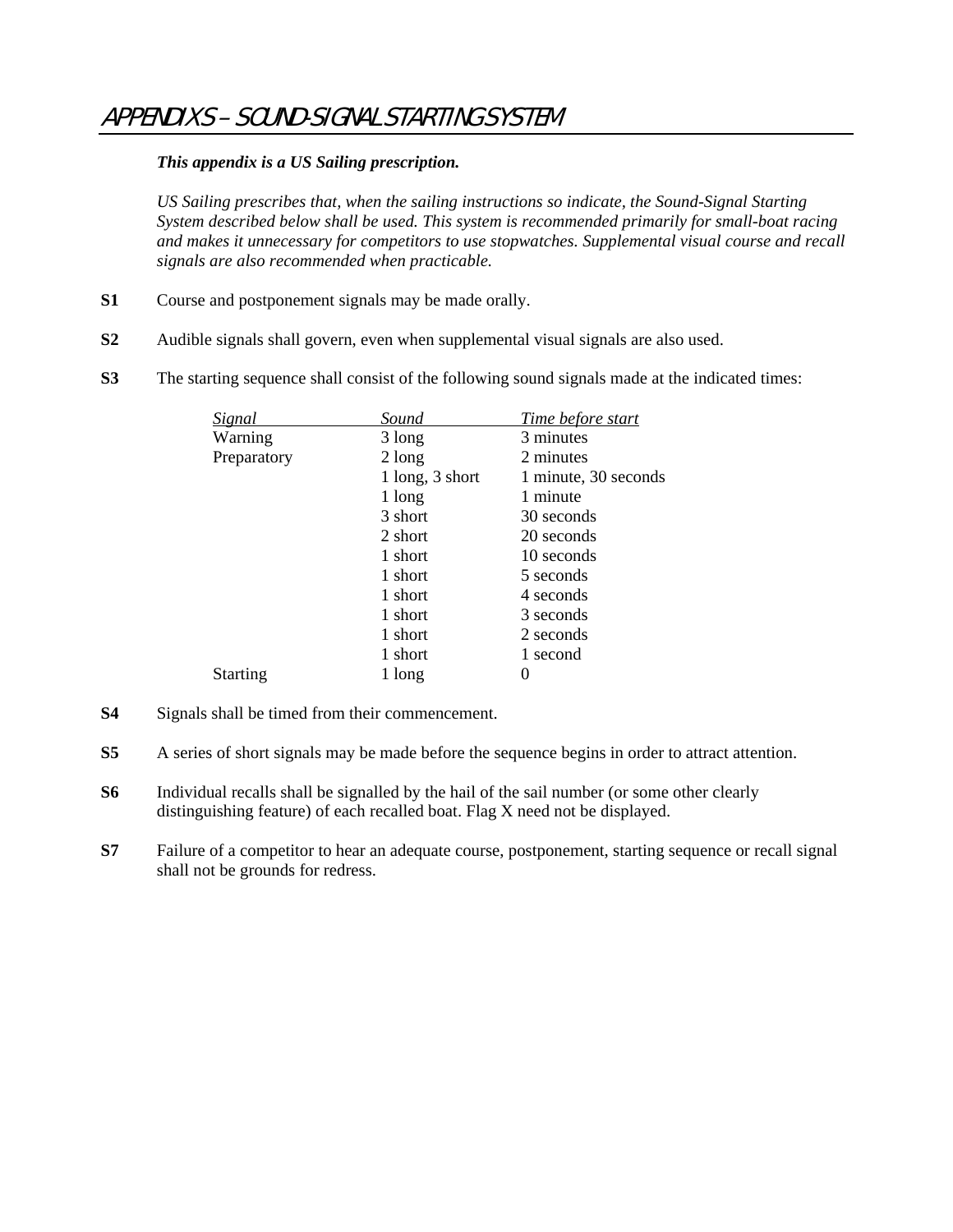# *APPENDIX T – ALTERNATIVE PROCEDURES FOR DISPUTE RESOLUTION*

*This appendix is a US Sailing prescription. One or more sections of this appendix apply only if the sailing instructions so state.* 

*The rules in this appendix are intended to improve compliance with the Basic Principle, Sportsmanship and the Rules, and may be used for fleets of boats in major or minor events.* 

*Sections A and B provide alternative penalties that encourage competitors to take a penalty when they may have broken a rule of Part 2 or rule 31. They can be used together or individually.* 

*Sections C and D each provide a modified hearing procedure that is less formal and less time-consuming than the usual hearing procedure. They are designed to encourage boats to enforce the rules by protesting. Sections C and D are not designed to be used at the same event, but either Section C or Section D may be used with Section A or B, or with both. Note however that, if Section D is used, Section B automatically applies.* 

*Please report your experiences with and evaluations of these rules to US Sailing by sending an e-mail to* rules@ussailing.org*.* 

# **SECTION A**  PENALTIES WHILE RACING

*If Section A applies, rule T1 shall be included in the sailing instructions.* 

## **T1 PENALTIES AT THE TIME OF THE INCIDENT**

The first two sentences of rule 44.1 are changed to: 'A boat may take a One-Turn Penalty when she may have broken a rule of Part 2 or rule 31 while *racing*. However, when she may have broken a rule of Part 2 while in the *zone* around a *mark* other than a starting *mark*, her penalty shall be a Two-Turns Penalty.'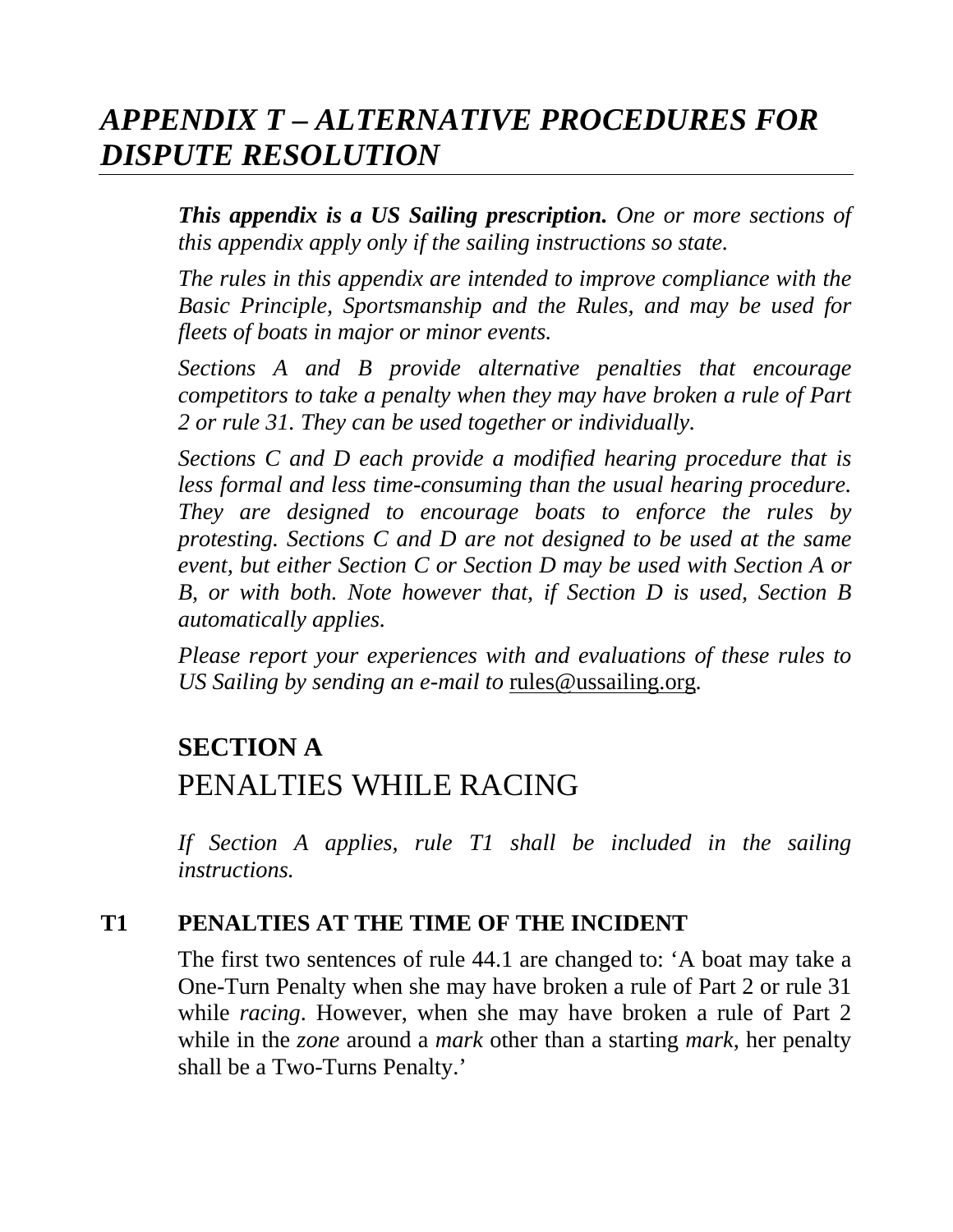# **SECTION B**  POST-RACE PENALTIES

## **T2 PENALTIES TAKEN AFTER A RACE**

- **T2.1** After a race, a boat that may have broken a rule of Part 2 or rule 31 while *racing* may take a Post-Race Penalty for that incident. The penalty shall be a Scoring Penalty, calculated as stated in rule 44.3(c). However, rules 44.1(a) and (b) apply. A boat takes a Post-Race Penalty by informing the race committee in writing and identifying the race number and when and where the incident occurred.
- **T2.2** The Post-Race Penalty shall be
	- (a) 20%, if taken before the protest time limit, or
	- (b) 30%, if taken after the protest time limit but before the beginning of a hearing involving the incident.

# **SECTION C**  EXPEDITED HEARINGS

## **T3 INFORMING THE RACE COMMITTEE**

A boat intending to protest or request redress based on an incident in the racing area that she is involved in or sees shall, at the first reasonable opportunity after she *finishes*, inform the race committee at the finishing line of her intent to protest or request redress and, when applicable, the identity of the protestee.

## **T4 CHANGES IN HEARING PROCEDURES**

*This rule applies to all hearings except hearings under rule 69.* 

**T4.1** If the protest committee is able to assemble the *parties* to a hearing before the protest or redress time limit, it may begin the hearing and may waive the requirements of rule 61.2 or 62.2.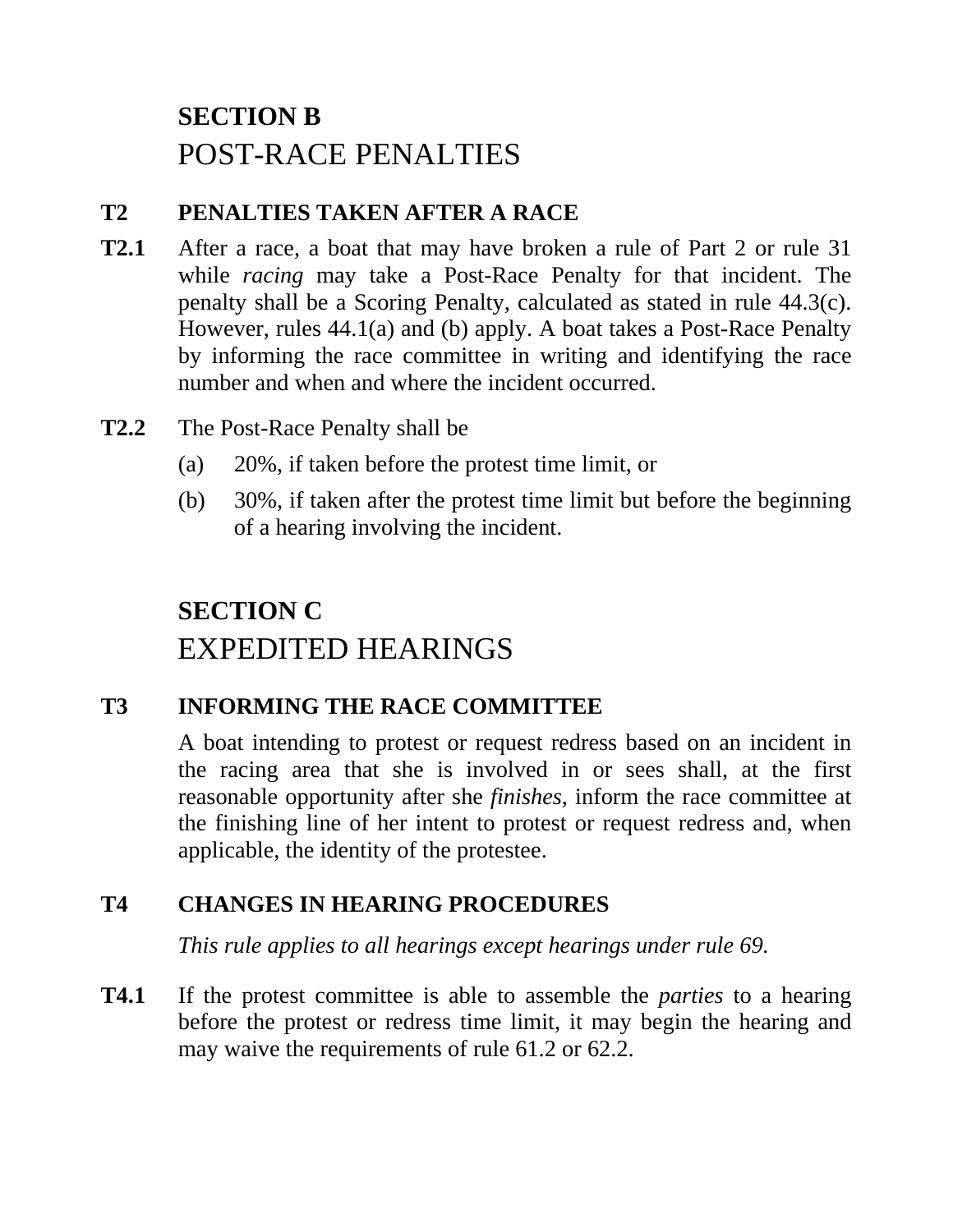- **T4.2** Rule 63.5 is changed to: 'At the beginning of the hearing, if there is no objection, the *protest* or request is valid and the hearing shall be continued. If an objection is made, the protest committee shall take any evidence . . . *[no further change]*.'
- **T4.3** Insert a new sentence after the third sentence of rule 63.6: 'However, the committee may limit the number of witnesses and the time during which *parties* may present evidence and ask questions.'
- **T4.4** The first sentence of rule 65.2 is changed to: 'A *party* to the hearing is entitled to receive the above information in writing, provided she asks the protest committee for it no later than thirty minutes after being informed of the decision or coming ashore following the last race of the day, whichever is later.'
- **T4.5** The US Sailing prescriptions to rules 60, 63.2 and 63.4 are deleted.
- **T4.6** The third sentence of rule 66 is changed to: 'A *party* to the hearing may not ask for a reopening.'

# **SECTION D**  ARBITRATION

*When Section D applies, a boat may take the applicable Post-Race Penalty in Section B without participating in an arbitration meeting.* 

# **T5 PROTEST ARBITRATION**

- **T5.1** An arbitration meeting will be held prior to a protest hearing for each incident resulting in a *protest* by a boat involving a rule of Part 2 or rule 31, but only if each *party* is represented by a person who was on board at the time of the incident. No witnesses will be permitted. However, if the arbitrator decides that rule 44.1(b) may apply or that arbitration is not appropriate, the meeting will not be held, and if a meeting is in progress, it will be closed.
- **T5.2** Based on the evidence given by the representatives, the arbitrator will offer an opinion as to what the protest committee is likely to decide: